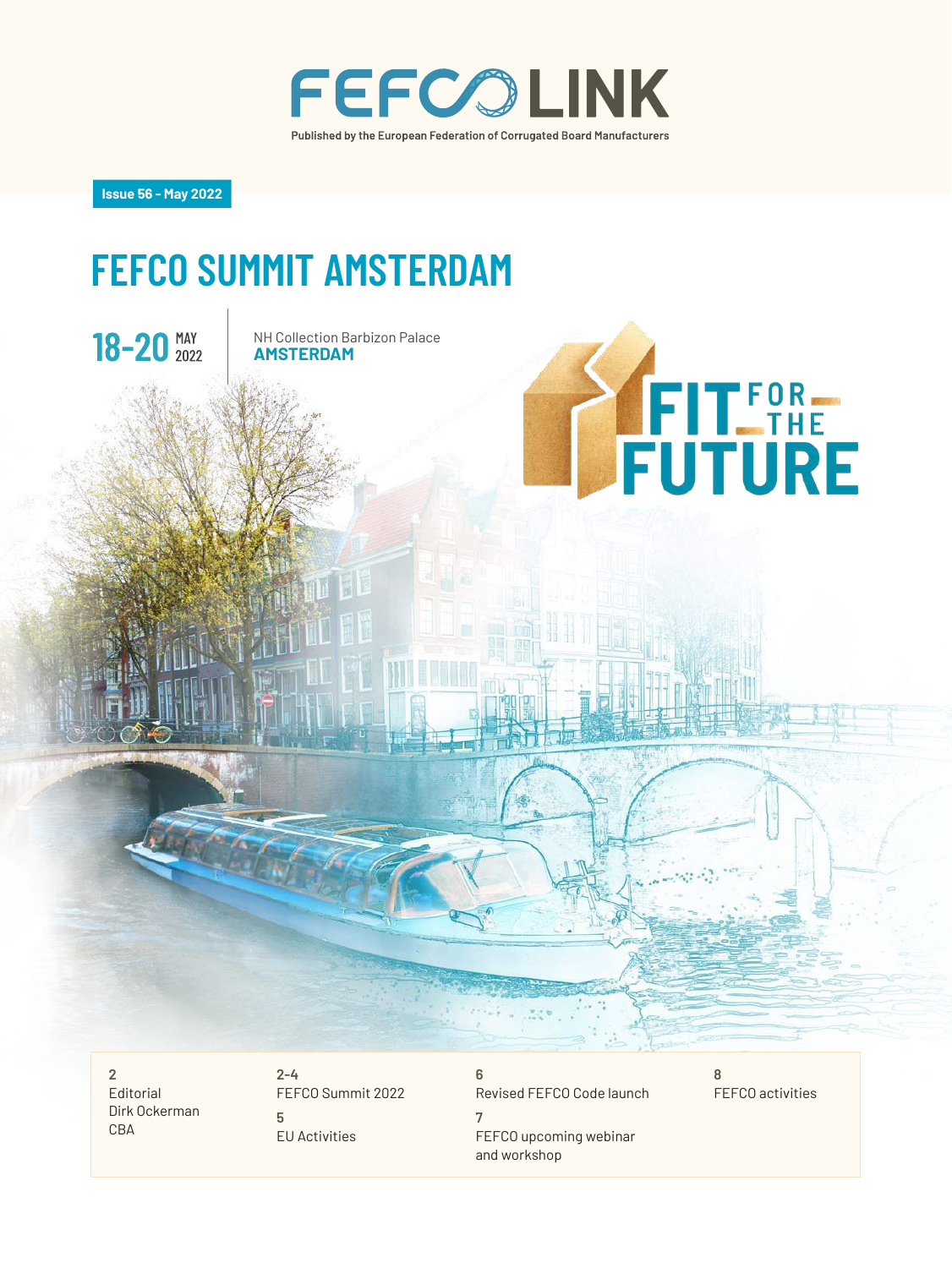### **EDITORIAL**



After 2 years' disruption due to Covid-19, we all hoped and expected to return to calmer waters and a normal

social and professional life. Yes, we can meet again more or less as normal. But this good news is sadly completely overshadowed by a new drama. More than 3 million people are on the run from war in Ukraine and hope to find safety in our European community. We are opening our homes to many refugees and showing new European solidarity with the victims of this unacceptable war.

Besides the human crisis, there are also massive economic consequences. From raw materials shortages to soaring energy prices and unprecedented inflation. The market is extremely volatile, disrupting our logistic chains and creating chaos. Our business environment has never been more challenging. We'll need to work wisely together with all stakeholders to continue to serve our customers and consumers.

On top of all this we face another, even greater challenge: climate change and global warming. The latest UN climate report (4 April 2022) is clear. We are on a fast track to disaster, making our planet uninhabitable for future generations. UN Secretary-General Guterres' message is unambiguous; "It's now or never to limit global warming to 1.5 degrees!".

So, dear Colleagues, what are we going to do? What is our industry's contribution to worldwide emissions and how can we reduce it drastically? We cannot wait till 2050 —we must act now to close the gap between climate pledges and reality!

Let's get together at the FEFCO Summit in Amsterdam, perhaps our most important in many years. Let's exchange ideas and best practices, listen to experts, politicians and industry leaders. And learn from the climate actions already taken in many countries and industries. There is hope, as long as we scale up these actions!

See you in Amsterdam!

#### **Dirk Ockerman**

**Corrugated Benelux Association President**



## **FEFCO SUMMIT 2022 FIT FOR THE FUTURE**

**FEFCO counts on your participation at the next Summit on 18–20 May 2022 in Amsterdam. It will be a real pleasure to welcome the FEFCO members again after 4 years. Our last Summit was in Stockholm in 2018 and the 2020 event had to be cancelled due to Covid-19.** 



**"The FEFCO Summit is a fantastic industry event from different perspectives – excellent presentations and market insights, great networking opportunities to meet people and exchange views, and good fun too!"** 

*FEFCO Summit 2018 participant*

This year's theme is 'Fit for the future'. The programme will address the challenges related to implementation of the Circular Economy Action Plan, notably the Sustainable Products Policy and the Revision of the Packaging and Packaging Waste Directive, as well as the corrugated industry's path towards climate neutrality.

The Green Deal and the Circular Economy are strategically important policy issues for the corrugated packaging industry. They have been our driver for many years and continue to lead the industry forward. Corrugated packaging is one of the best examples of a circular economy being 100% recyclable and recycled in reality.

For the first time, a professional moderator will manage the panel discussions to ensure the event and discussions run smoothly.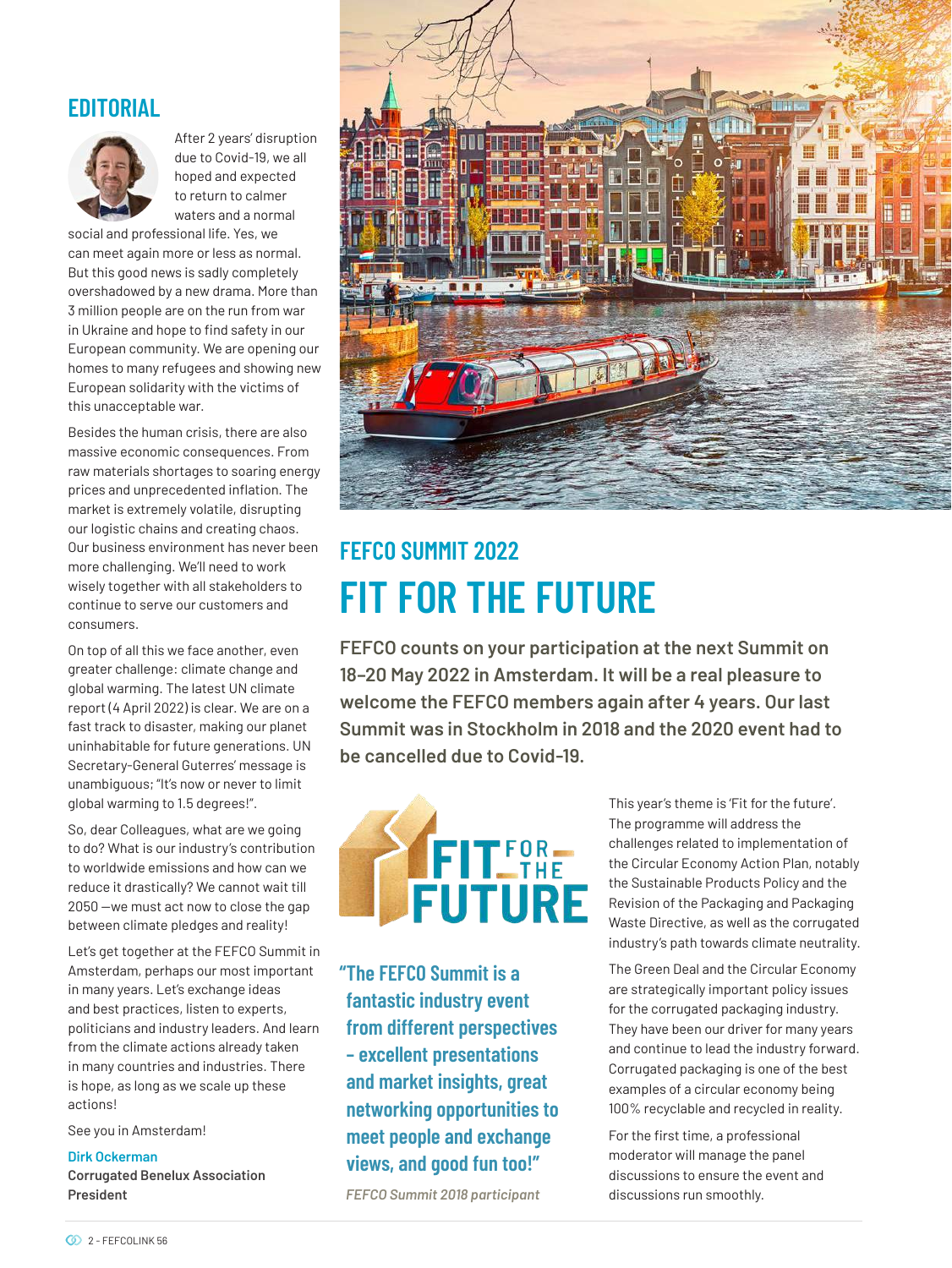### **PRELIMINARY PROGRAMME**

|                                   | <b>WEDNESDAY 18 MAY</b>                                                                                                                                                                  |
|-----------------------------------|------------------------------------------------------------------------------------------------------------------------------------------------------------------------------------------|
| $16:00 - 18:00$                   | Registration at the NH Collection Barbizon<br>Palace Amsterdam hotel                                                                                                                     |
| $19:00 - 21:00$                   | Welcome cocktail<br>De WaagNieuwmarkt 4,1012 CR Amsterdam<br>(at walking distance from the hotel)                                                                                        |
|                                   | <b>THURSDAY 19 MAY</b>                                                                                                                                                                   |
|                                   | Moderator: Francesca Vanthielen                                                                                                                                                          |
| $09:00 - 09:10$                   | <b>Welcome address</b><br>Fady Gemayel - President, FEFCO                                                                                                                                |
| $09:10 - 09:20$                   | <b>Opening speech</b><br>Dirk Ockerman - President, CBA                                                                                                                                  |
| $09:20 - 09:30$                   | FEFCO 70 <sup>th</sup> Anniversary video - Setting the<br>scene between the past and the future                                                                                          |
| <b>DECARBONISING THE INDUSTRY</b> |                                                                                                                                                                                          |
| $09:30 - 10:00$                   | Net-zero by 2050<br>Speaker TBC                                                                                                                                                          |
| $10:00 - 10:20$                   | <b>FEFCO Carbon neutrality roadmap</b><br>Alex Manisty - Chairman of the Climate<br>neutrality roadmap Steering Committee,<br><b>FFFCO</b>                                               |
| $10:20 - 10:40$                   | Towards carbon neutrality with circular<br>and collaborative fibre-based packaging<br>innovations and investments<br>Maija Pohjakallio - VP Climate and Circular<br>Economy, Metsä Group |
| $10:40 - 11:00$                   | Built for the future: From the Forest to the<br><b>Packaging</b><br>Flavio Deganutti - Director of Operations<br>Paper Business, Klabin                                                  |
| $11:00 - 11:30$                   | Panel discussion: Corrugated industry on the<br>way to carbon neutrality                                                                                                                 |

11:30 – 12:00 Coffee break

### **RETAILERS'/CUSTOMERS' PERSPECTIVES ON PRODUCT AND SUPPLY CHAIN SUSTAINABILITY**

| $12:00 - 12:20$ | Albert Heijn Packaging strategy and vision on<br>sustainability (TBC)<br>Marion Beugelsdijk - Packaging Expert, Albert<br>Heijn    |
|-----------------|------------------------------------------------------------------------------------------------------------------------------------|
| $12:20 - 12:40$ | 2021 European e-commerce report<br>(EuroCommerce)<br>Sara Lon - Lead Research Analyst, Amsterdam<br>University of Applied Sciences |
| $12:40 - 13:00$ | <b>0&amp;A</b> session                                                                                                             |
| $13:00 - 14:30$ | Lunch - Barbizon Palace hotel                                                                                                      |

#### **HIGH-LEVEL SESSION**

| $14:30 - 14:50$ Keynote speech - Nestlé's views on<br>sustainability and climate change issues |
|------------------------------------------------------------------------------------------------|
| Magdi Batato - Executive Vice President,<br>Nestlé SA                                          |

| $14:50 - 15:10$ | Unboxing the future of sustainable<br>corrugated packaging<br>Saverio Mayer - CEO Europe, Smurfit Kappa<br>Group                                                                                                                |
|-----------------|---------------------------------------------------------------------------------------------------------------------------------------------------------------------------------------------------------------------------------|
| $15:10 - 15:30$ | <b>Global perspectives on containerboard and</b><br>packaging sustainability<br>Michael Lafave - Senior Vice President and<br>Chief Operating Officer, Kruger Inc.                                                              |
| $15:30 - 16:15$ | Panel discussion: How can corrugated<br>packaging support FMCG / retail supply chain<br>to enhance sustainability?                                                                                                              |
| $19:00 - 22:30$ | <b>Cocktail followed by dinner</b><br>FEFCO 70th anniversary celebration and<br>a dinner speech by Jan Klingele - Vice<br>President, FEFCO<br>De Bazel - Vijzelstraat 32 1017 HL Amsterdam<br>(walking distance from the hotel) |
| 22:30           | Back to hotel                                                                                                                                                                                                                   |

### **FRIDAY 20 MAY**

Moderator: Francesca Vanthielen

### **SETTING THE EU SCENE: HOW THE GREEN DEAL CAN TRANSFORM INDUSTRIES**

| $09:30 - 10:00$ | <b>Transforming Europe - Delivering the</b><br><b>European Green Deal</b><br>Diederik Samsom - Head of Cabinet of<br>Executive Vice President Frans Timmermans,<br><b>EU Commission</b> |
|-----------------|-----------------------------------------------------------------------------------------------------------------------------------------------------------------------------------------|
| $10:00 - 10:30$ | Shaping the EU economy and society to meet<br>sustainability ambitions<br>Tom Berendsen - EU MEP, ITRE Committee                                                                        |
| $10:30 - 11:00$ | Coffee break                                                                                                                                                                            |

### **VIEWS FROM THE INDUSTRY: PACKAGING CIRCULARITY CIRCULAR BY NATURE**

| $11:00 - 11:30$ | FEFCO Single use research - Presentation of<br>the results<br>Outi Marin - Chair, Sustainability & Circularity<br>Workgroup, FEFCO, Ramboll (Consultant TBC) |
|-----------------|--------------------------------------------------------------------------------------------------------------------------------------------------------------|
| $11:30 - 11:50$ | Views from the glass packaging industry<br>Adeline Farrelly - Secretary-General, FEVE<br>(European Glass Federation)                                         |
| $11:50 - 12:10$ | NGO's session on sustainability issues<br>Piotr Barczak - Senior Policy Officer for Waste,<br>European Environmental Bureau (EEB)                            |
| $12:10 - 12:45$ | Panel discussion: Single use, reuse, recycled:<br>can corrugated fulfil all the expectations?                                                                |
| $12:45 - 13:00$ | Closing address                                                                                                                                              |
| $13:00 - 14:30$ | Lunch at the hotel                                                                                                                                           |
| 14:30           | Summit end                                                                                                                                                   |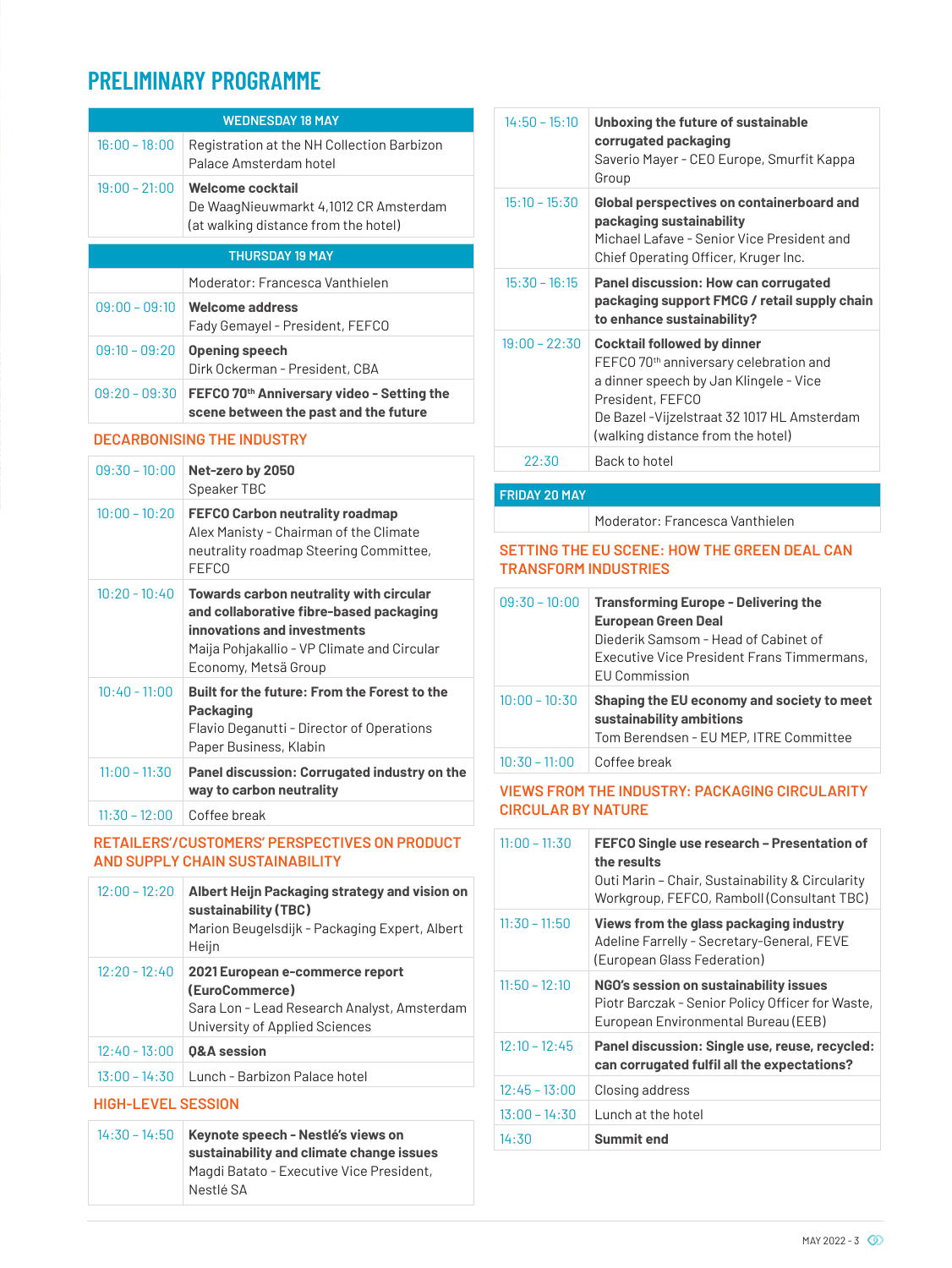### **PRACTICAL INFORMATION**

The FEFCO Summit is organised by FEFCO with the support of CBA, The Netherlands. We would like to thank the members of the Event Coordination Group who helped us put together the programme and activities.

### **REGISTRATION**

The FEFCO Summit usually brings together around 200 high-level corrugated industry representatives and their suppliers.

The Summit is for FEFCO members only. You can register on the event web page: www.fefco.org/fefco-summit-2022

### **TARGET AUDIENCE**

- CEOs from the corrugated industry
- General Managers
- Sales & Marketing Managers
- National Associations and their members
- FEFCO Sympathiser members (suppliers of the corrugated industry)

### **VENUE**

The NH Collection Barbizon Palace hotel is located opposite Amsterdam Central Station.

The hotel is in the heart of Amsterdam and is considered one of the city's classic architectural gems. With features like its 17th century oak beams and high ceilings, the Barbizon Palace provides an unforgettable aesthetic experience. It is among the top-rated hotels in Amsterdam, with excellent reviews for its room service, facilities, location and hospitality, guaranteeing a delightful stay.

#### **Address**

NH Collection Barbizon Palace Prins Hendrikkade 59-72 1012 AD Amsterdam The Netherlands T. +31 (0)205564 816 www.nh-hotels.com

### **SOCIAL EVENTS DURING THE SUMMIT**

FEFCO has chosen very central locations that are all within walking distance of the Barbizon Palace hotel.

### 18 MAY19:00 – 21:00 **Cocktail reception at Restaurant-Café In de Waag**

The weigh house was originally built in 1488



After many years of disuse and some renovation, this monumental structure in the heart of Amsterdam is the ideal place for a reception.

### 19 MAY19:00 – 22:30 **Cocktail reception followed by dinner at De Bazel**

Amsterdam's three main gates.

The historic building De Bazel served as the main office of the NHM (Dutch Trading Company) and various banks, before being bought by the city of Amsterdam in 1999. After renovation, the building re-opened in 2007, housing the Amsterdam City Archives. Today it is known as the most impressive building within the oeuvre of K.P.C. de Bazel,



clearly reflecting his interest in theosophical ideas and the ancient Egyptian and Assyrian cultures. It is ideally located in the heart of Amsterdam's historic centre, just a stone's throw from the financial institutions, the famous Dam Square, the beautiful canals and the main museums.

- 18:00 Welcome to participants and cocktail in the reception space on the third floor.
- 20:00 Seated dinner (ground floor). During dinner there will be a dinner speech by Jan Klingele (FEFCO Vice President) and a ceremony for the FEFCO presidency.
- 22:30 Return to the hotel.
- Dress code: Business attire

### **FEFCO SUMMIT 2022 MOBILE APP**

A couple of weeks before the event, participants will receive an invitation to download and connect to the FEFCO mobile app. Simply follow the instructions received by email.

This tool will provide all the necessary information regarding the event programme, venues and speakers as well as interactive features allowing members to connect and interact more.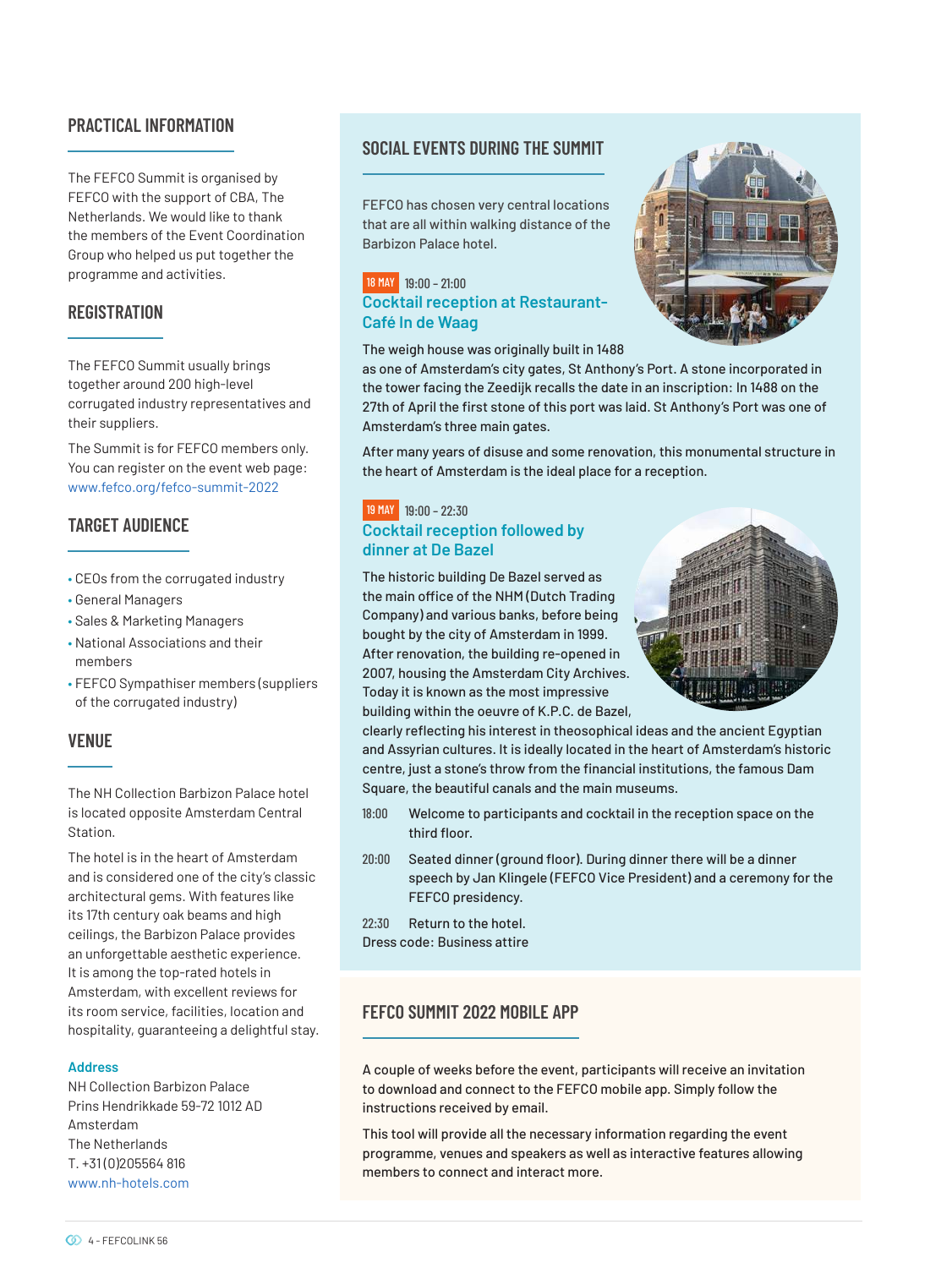# **Circular Economy Package**

© EU/Christophe Licoppe

**FUGreenBea** 

## **EU ACTIVITIES**

Product Passport

**Deal** 

**2022 brings a range of new opportunities and challenges for the corrugated industry from several EU Green Deal policies promoting green and circular products.**

The European Commission recently published key legislative proposals. The new ecodesign for sustainable products Regulation (ESPR) and a proposal empowering consumers for the green transition were published on 30 March 2022 as part of a first Circular Economy package. The Directive on packaging and packaging waste (PPWD) and the proposal on substantiating green claims are set to be published on 20 July 2022 as part of another package of Circular Economy policies. Some potential measures for the revision of the PPWD are of particular interest, including reduction and reuse targets for packaging and void space limits for e-commerce packaging.

The ESPR aims to make sustainable products the norm in Europe. It proposes new rules to make almost all physical goods on the EU market more friendly to the environment, circular and energy efficient throughout their whole lifecycle, and creates a digital product passport to prove compliance. Furthermore, the existing ecodesign Directive (covering only energyrelated products) will be replaced by the new Regulation, which will cover a broader range of products and requirements.

The Regulation will be followed by a set of secondary legislation, with up to 18 new delegated acts to be published for specific products/product groups between 2024 and 2027. Currently, paper & board is not explicitly listed in the scope of the Regulation. However, requirements on packaging weight to product ratio and packaging waste may be included in the specific delegated acts.

FEFCO has initiated an advocacy and communications campaign to contribute to the development of the PPWD during the critical months of the legislative process. The campaign aims to make policymakers aware of the realities of reuse and the benefits of corrugated packaging by initiating high-level dialogues at EU and national level. FEFCO encourages companies and national associations to engage in a similar way with relevant policymakers and stakeholders over the coming months, and will provide materials to guide this advocacy.

The result of the recent FEFCO project on reuse and recycling will be published and discussed with policymakers. The project includes three studies: a peer reviewed Comparative Life-Cycle Assessment for

packaging solutions for the food segment; Hot spot analysis of e-commerce logistic chain; and Critical view on packaging recycling and reuse in the European Circular Economy.

European Commission<br>Commission européer

FEFCO is a member of Fibre Packaging Europe (FPE), which has published a range of position papers on key issues for fibrebased packaging, including reuse, recycled content and green claims. Additionally, the group is working to meet with top-level policymakers to discuss the upcoming revision of the PPWD. A Paper Packaging Day, aiming to bring policymakers, industry experts and other stakeholders together, will take place on 29 June 2022, in Brussels.

The review of the Regulation on food contact materials continues to be delayed and a public consultation is expected in 2022. FEFCO is prepared to contribute and collaborate with the Commission on this issue. FEFCO has also published a position paper on the 'one substance one assessment' principle as part of a collaboration with a broader packaging inks value chain. The paper proposes that the hazard assessment should be followed by a risk assessment to account for the specific food contact material applications.

FEFCO will continue to follow the ongoing legislative developments and act to protect the interests of the corrugated industry.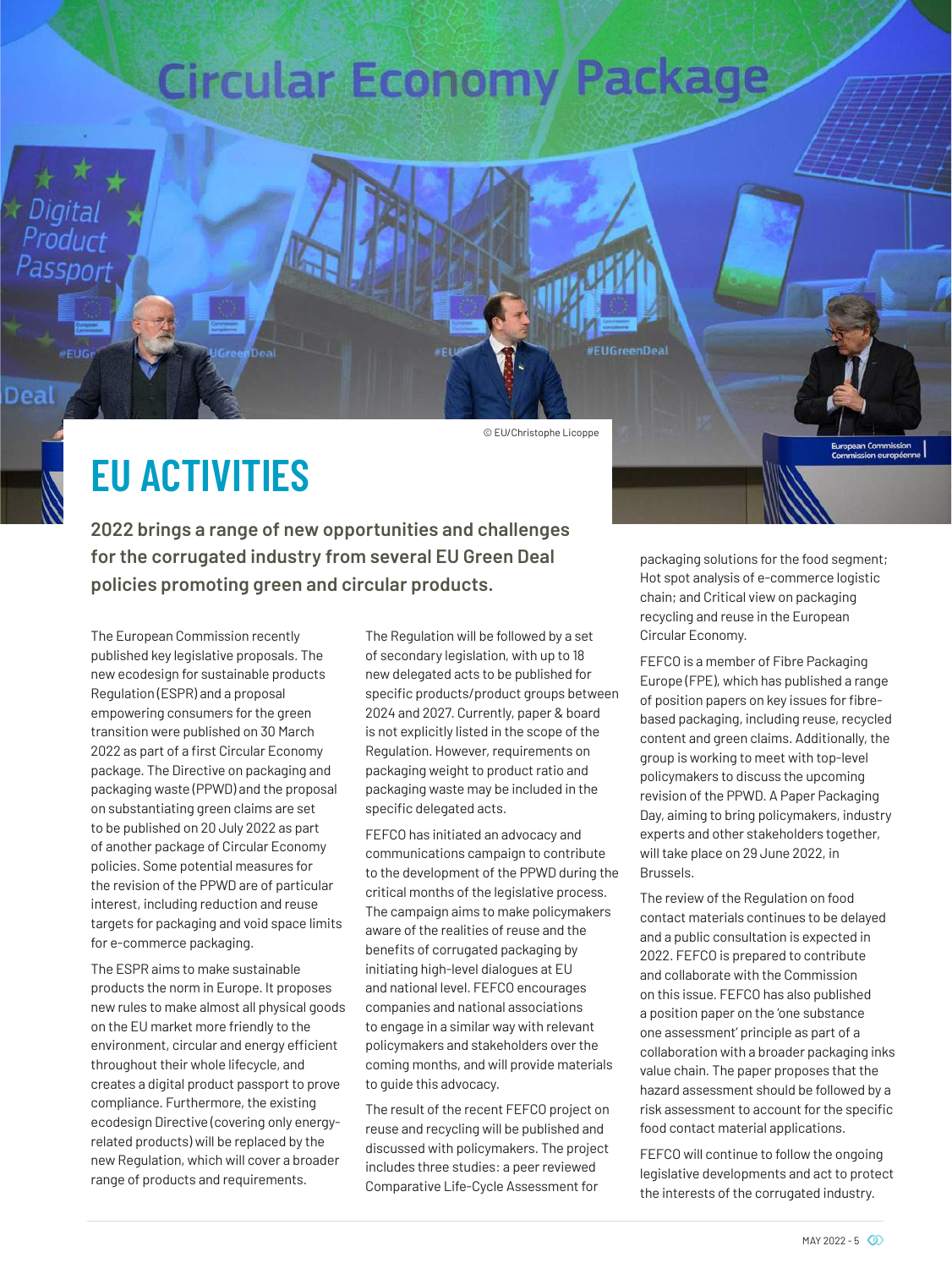## **REVISION OF THE FEFCO CODE**



FEFCO is pleased to announce the publication of the FEFCO Code, renamed as the FEFCO Code - Design styles library for corrugated board products.

Developed by FEFCO in the late 1960s, the Code is globally recognised, adopted by the International Corrugated Case Association (ICCA) and used internationally.

FEFCO Code is updated with the most popular and effective box styles used by corrugated manufacturers and their customers. The design styles can be computer generated in minutes, and can be modified and customised to accommodate any product and requirement. They provide corrugated companies with the basis for more complicated or special designs that incorporate bespoke packaging features using a combination of two or three of the basic FEFCO styles.

The 12th version of FEFCO Code reflects the developments in the corrugated industry, new technologies and market changes, and contains more than a hundred new designs, including a new series related to retail and e-commerce. The new FEFCO Code is interactive, with an overview page for each series highlighting the new codes. All the designs have been standardised to be user friendly.

"The FEFCO Code revision is one of the most well-known and recognised FEFCO activities. The Code is used every day by packaging designers. This update, reflecting the latest market trends,

will further support communication between corrugated box manufacturers and their customers worldwide," said Eleni Despotou, FEFCO Director General.

To introduce the new FEFCO Code and answer questions, FEFCO organised a webinar, attended by more than 200 members, on 30 March 2022.

Eleni Despotou, FEFCO Director General, thanked the members and particularly the Chairman of the FEFCO Code workgroup for their intensive work and dedication to this 2-year project.

The new FEFCO Code was introduced by the workgroup Chairman Julian Pachniewski. Members of the workgroup presented various series of design styles in the new Code:

- Chris Else, DS Smith Packaging: series 100, 200 and 300
- Nikolaas Verhelst, VPK Group: series 400
- Roy Foden, International Paper: series 700 and 900
- Rubel Pervez, ESKO: series 800.



**The FEFCO Code is available on the FEFCO website at: www.fefco.org/technical-information/fefco-code**





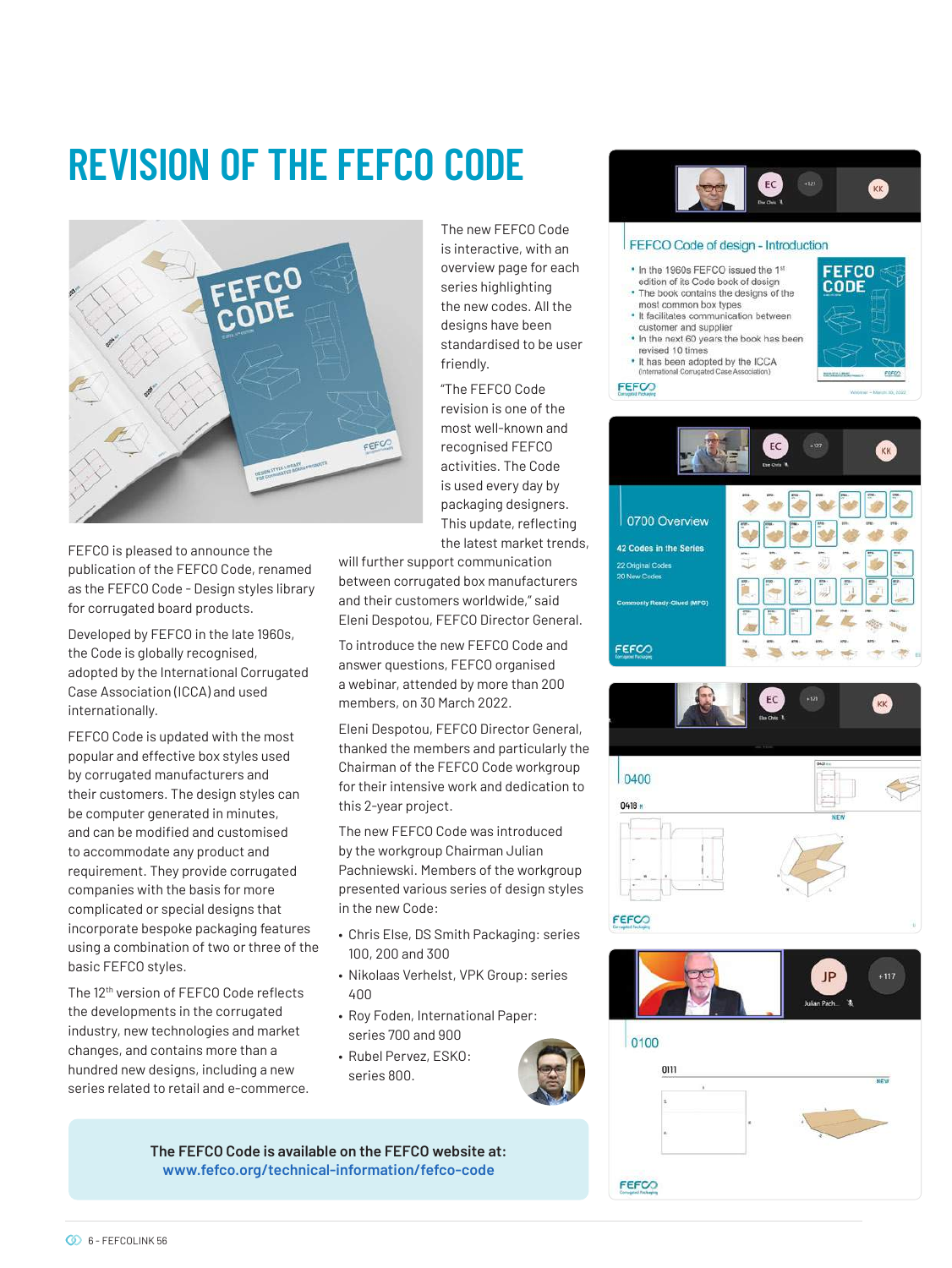### **POLITICOINE**

## **EU's packaging rules revamp:** towards a more sustainable future? **ODESENTED BY** FEFCO

Reducing packaging waste is part of the Green Deal's agenda to reach Europe's climate neutrality goal.

The European Commission is working on revamping the packaging and packaging waste rules. FEFCO is taking this as an opportunity to confirm its commitment to the Green Deal while promoting corrugated as a renewable and recyclable packaging option, by co-hosting an event with Politico.

It will convene a high-level discussion to explore whether the expected new packaging rules will have a noticeable impact on sustainable packaging.

### **PROGRAMME - 10 MAY 2022**

- 16:30 Welcome remarks by POLITICO's moderator Leonie Cater
- 16:35 Introductory remarks by Eleni Despotou, Director General, FEFCO
- 16:40 Panel discussion including Q&A
	- Florika Fink-Hooijer, Director General, Directorate-General for Environment, European Commission
	- Saverio Mayer, Chief Executive Officer, Smurfit Kappa Group
	- MEP Maria Spyraki (EPP, Greece)
	- Carsten Wachholz, Senior Policy Manager, Ellen MacArthur Foundation
- 17:30 Closing remarks

You can join us at the Politico Live event, **EU's packaging rules revamp: towards a more sustainable future** on **10 May 2022** at **16:30 – 17:30 (CEST).**

You can register directly on the Politico event page: https://www.politico.eu/event/eus-packaging-rules-revamptowards-a-more-sustainable-future/

The event will be livestreamed from the Politico event page and on the following platforms:

- POLITICO Homepage: www.politico.eu
- Facebook (POLITICO Europe)
- Twitter (@LivePOLITICO)
- LinkedIn (POLITICO Europe)

### **FORKLIFT SAFETY FEFCO HEALTH & SAFETY WORKSHOP**





FEFCO is organising a safety workshop on Forklift Safety for the corrugated board industry, in Frankfurt, Germany.

**Location** NH Frankfurt Airport West **Timing 20 June 2022**  from  $10:00 - 17:00$ .

The program will feature presentations by the FEFCO Health & Safety Committee on safety statistics, and on typical accidents with forklifts at corrugated plants and company best practices — using real case examples — to prevent such accidents. It will also include presentations by suppliers to the corrugated board industry of forklifts and/or clamp trucks or related safety equipment, demonstrating innovations and technical developments that improve forklift and pedestrian safety at corrugated board manufacturing sites.

The Health & Safety Committee is also inviting forklift suppliers to showcase a forklift or clamp truck adapted with state-of-the-art safety features, which will allow participants to experience and see the latest safety developments on forklifts offered on the market.